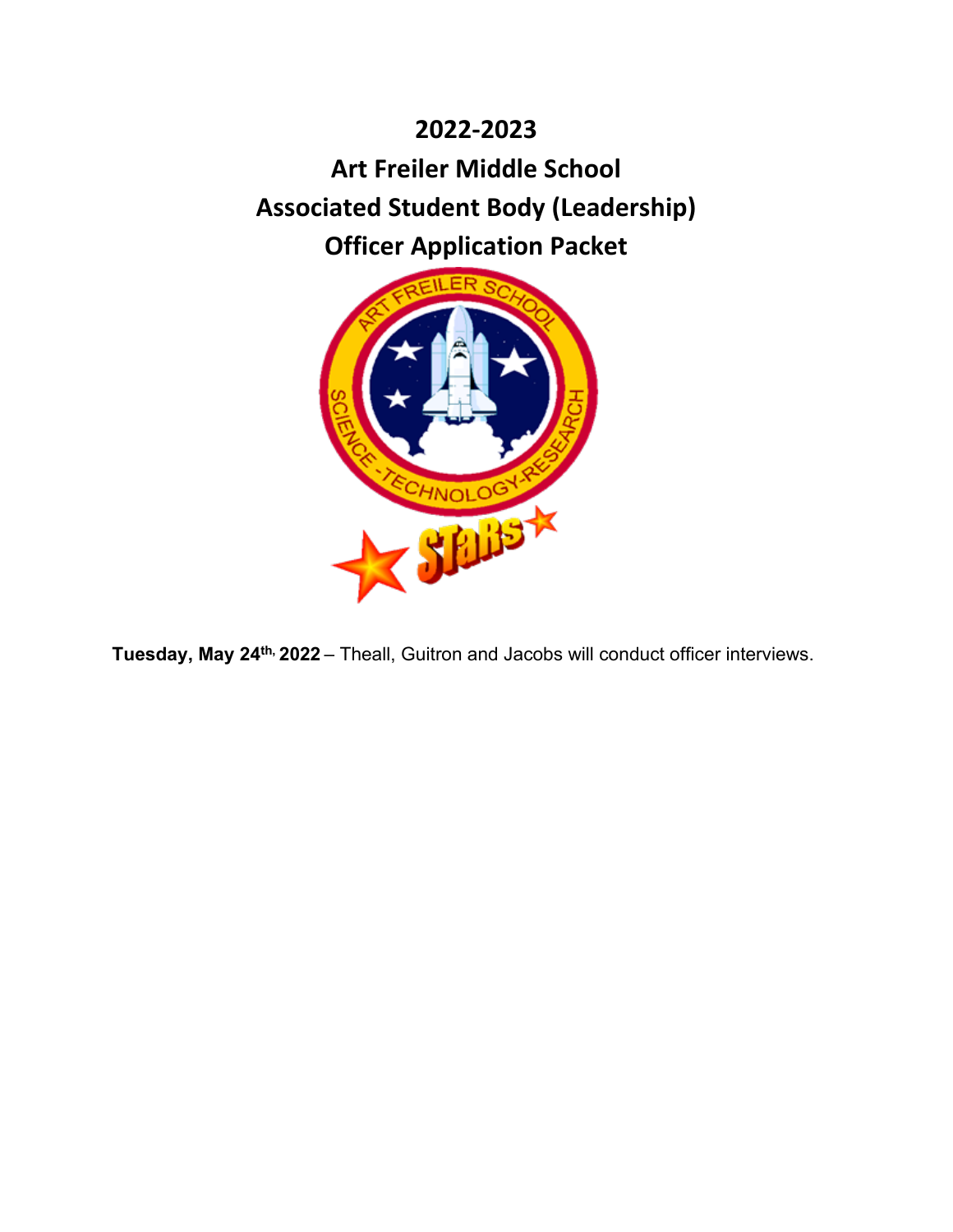#### **Freiler Middle School – ASB ELECTED Office**

#### **Duties and Responsibilities**

#### **I. President**

- A. The President is the chief executive officer of the Associated Student Body Government and is responsible for the efficient organization and administration of its policies and programs. He/she must be elected annually by the student body from the incoming 8th grade class and is forbidden to serve as an officer of any other school club or organization. The duties shall include:
- i. Preside at all meetings of the Associated Student Body Government;
- ii. Reserve the right to veto any policy or program proposed by the ASB Council unless overridden by a five-sevenths (5/7) vote of the ASB Council.
- iii. Be responsible for ones committee and its members.

#### **II. Vice President**

- A. The Vice-President shall assist the president in any manner designated by the president. He/she shall be elected annually by the student body from the incoming upperclassmen and is forbidden from holding a presidential or otherwise equivalent office in another club or organization. The duties shall be:
	- i. Serve as president in the absence or removal of the President;
	- ii. Preside over all leadership committees

#### **III. Secretary**

- A. The Secretary shall be elected annually by the student body from the incoming upper class and is forbidden from holding a presidential or otherwise equivalent office in another club or organization. The duties shall be:
- i. Take, maintain, and organize the minutes of all ASB Council meetings
- ii. Maintain and organize all papers, resolutions, and other records of the student body, including the Constitution
- iii. Prepare the agenda for meetings and have the agenda approved by the Activities Director.
- iv. Be responsible for ones committee and its members.

#### **IV. Treasurer**

- A. The Treasurer shall be elected annually by the student body from the incoming upper class and is forbidden from holding a presidential or otherwise equivalent office in another club or organization. He/she shall work with the student activities director and campus bookkeeper in handling all student body funds. The duties shall be:
	- i. Carry all primary student responsibility for the receipt and disbursement of the student body funds, including the signing of all student body disbursed checks;
	- ii. Documentation and record keeping of general student body check disbursement, to be completed by Wednesday of each week, and approved by the executive board;
	- iii. Prepare a financial report at the beginning of each quarter to give to the Student Body;
	- iv. Receive all estimates, which have been submitted by each organization expecting to receive funds from the student body during the following year.
	- v. Be responsible for ones committee and its members.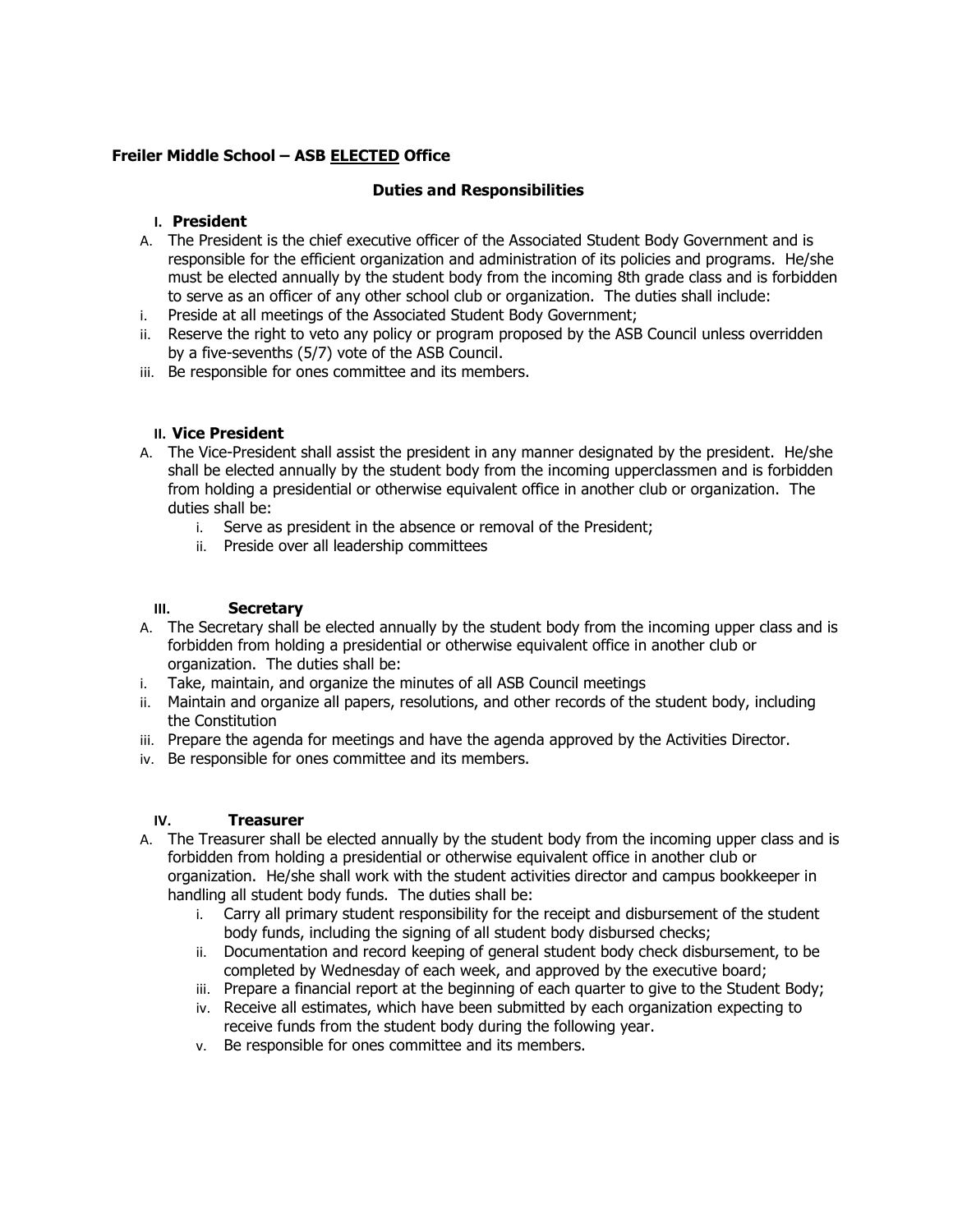## **CONTRACT FOR ASB ELECTED OFFICER CANDIDATES**

THE PURPOSE OF THIS CONTRACT IS TO PROVIDE CANDIDATES RUNNING FOR OFFICE AN OPPORTUNITY

TO PREVIEW THE DUTIES, RESPONSIBILITIES AND OBLIGATIONS IN HOLDING AN ELECTED POSITION.

1.ASB elected offices available are**: President, Vice President, Secretary, and Treasurer.**

2.Academic Eligibility - You must have a minimum **3.0 GPA** for each grading period after your election. Failure to **maintain a 3.0 GPA** will result in removal from office. No "F"s may be received while in office.

3. Officers must take part in **ALL** Freiler Middle School activities designated by the AFS Activities Director. All officers are subject to removal at the discretion of the Activities Director for unsatisfactory conduct or effort after at least one (1) warning.

4. If elected to office, your responsibilities as an officer **MUST** precede over any additional and other extra-curricular activity(ies) such as athletics, etc… You are required to assist with all AFS dances and other activities of which your school/class is participating. You are expected to willfully accept all jobs/tasks assigned. In addition, you are expected to be cooperative with your peers, promote school and class spirit, and accept the will of the majority and what is in the best interest of Freiler Middle School and the student body.

5. Candidate must attend Zoom interview with the panel and answer a series of questions. Any candidate for an office will be designated as the duly elected holder of the office if he/she receives a majority (50%  $+$  1) of the votes cast at the election, after the essay and interview requirements are fulfilled, and a runoff election will be held in case of a tie.

### **Signature and Agreement:**

I contract in the contract of the contract of the understand, and have read this contract.

(print your full name)

I accept the responsibilities and duties identified on this contract.

**Signature:** \_\_\_\_\_\_\_\_\_\_\_\_\_\_\_\_\_\_\_\_\_\_\_\_\_\_\_\_\_\_\_\_\_\_\_\_\_\_\_\_\_**Date:** \_\_\_\_\_\_\_\_\_\_\_\_\_\_\_\_\_\_\_\_\_

| <b>Parent Signature:</b> | Date: |  |
|--------------------------|-------|--|
|                          |       |  |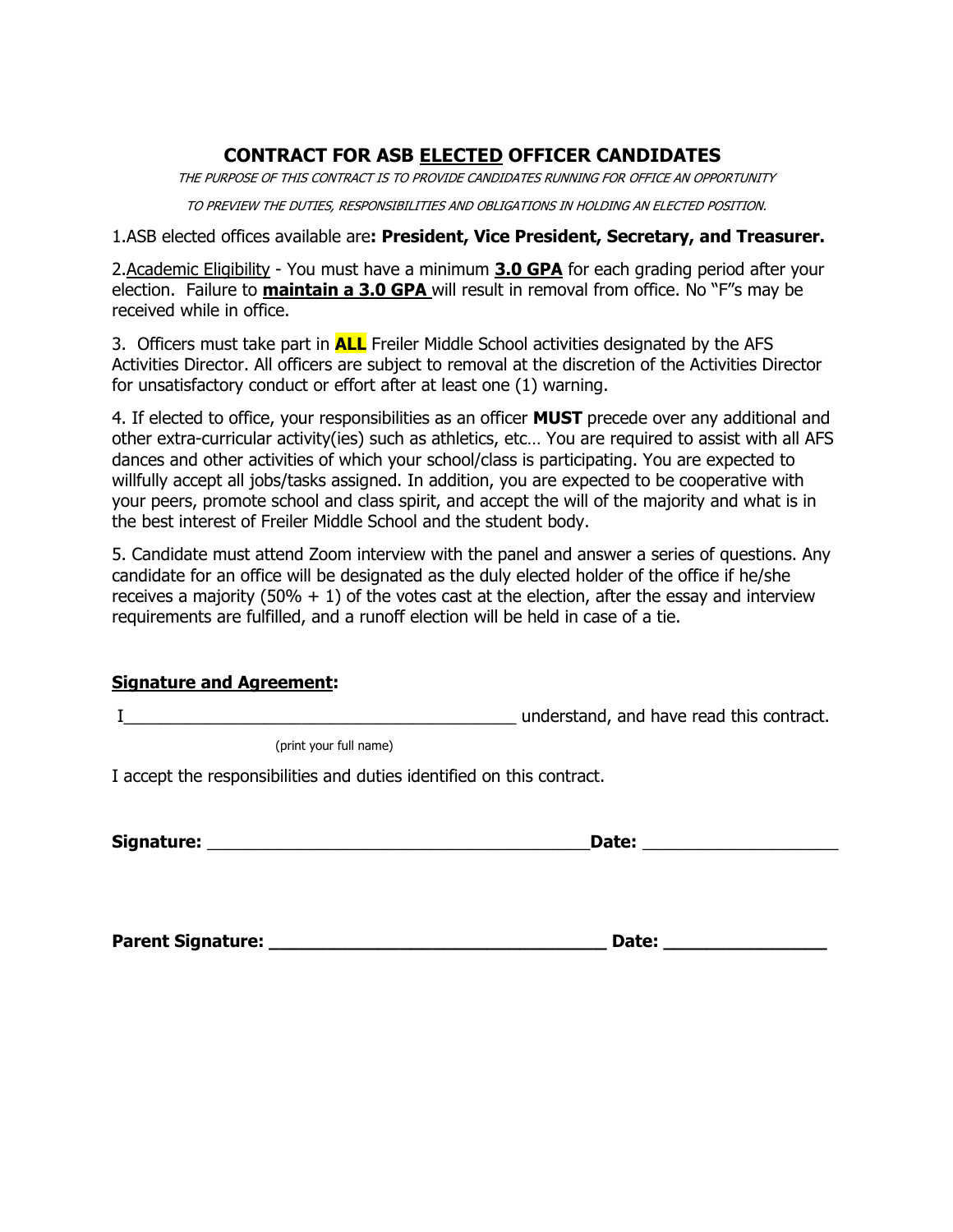**ASB Officer Application, Questionnaire:** 

**Name: \_\_\_\_\_\_\_\_\_\_\_\_\_\_\_\_\_\_\_\_\_\_\_\_\_\_\_\_\_\_\_\_\_\_\_\_\_\_\_** 

**Current Grade Level: \_\_\_\_\_\_\_\_\_\_\_\_\_\_\_\_\_\_\_**

**What Office are you running for? \_\_\_\_\_\_\_\_\_\_\_\_\_\_\_\_\_\_\_\_\_\_\_\_\_\_\_\_\_\_\_\_\_\_\_\_\_\_\_\_\_\_\_** 

1. What leadership experience do you have? What inspired you to run for Office?

2. What qualities do you possess that will make you a great leader for AFS K-8? What skills do you possess that will allow you to do a good job at your chosen office?

- 3. What are your goals for leadership this year to make it the best year ever?
- 4. We are always looking for creative ways to increase student participation at school. What ideas do you have? Describe your idea.

| <b>Parent Printed Name:</b><br>Phone #: |  |
|-----------------------------------------|--|
|-----------------------------------------|--|

**Parent Email Address: \_\_\_\_\_\_\_\_\_\_\_\_\_\_\_\_\_\_\_\_\_\_\_\_\_\_\_\_\_\_\_\_\_\_\_\_\_\_\_\_\_\_\_\_\_\_\_\_**